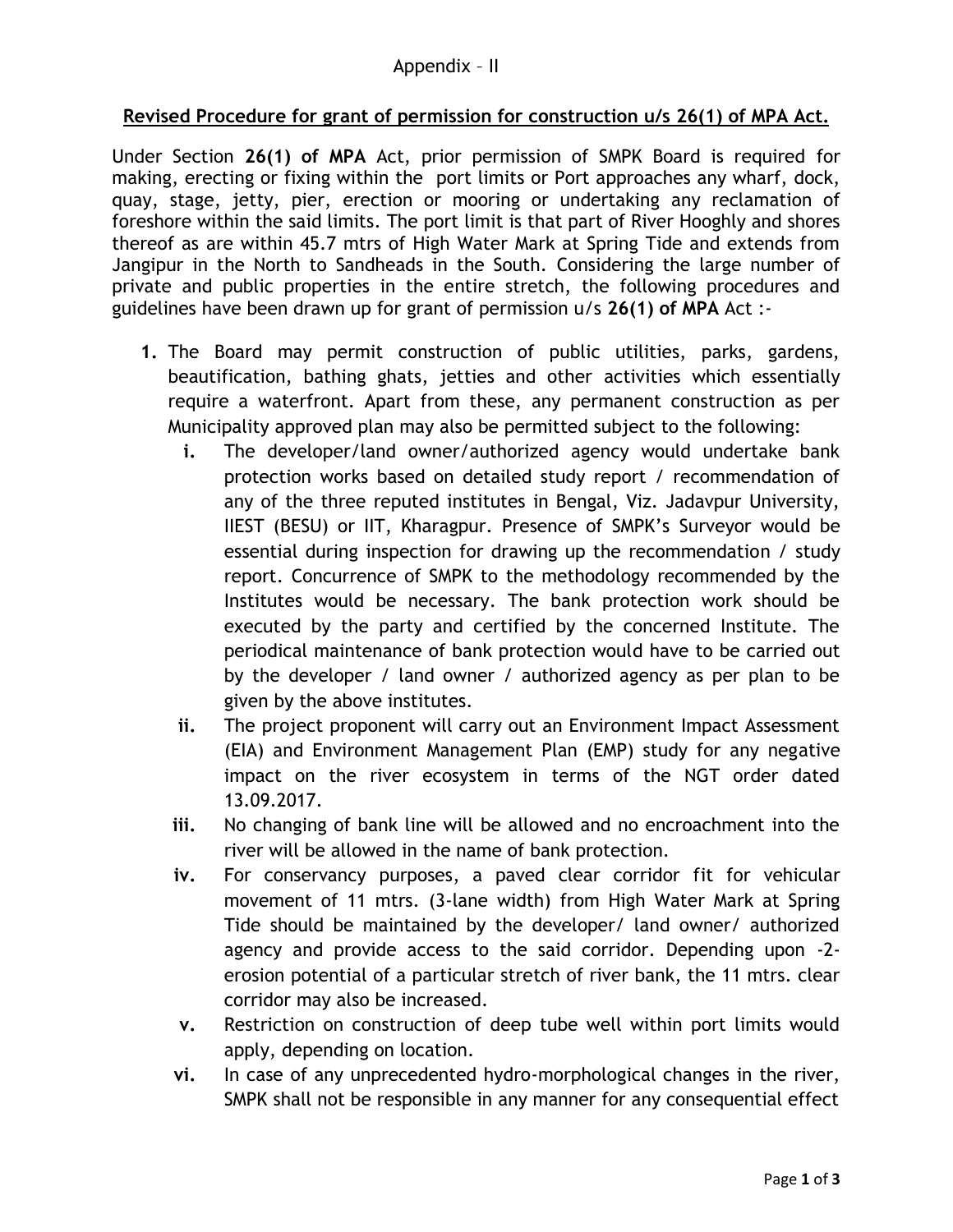on the construction and stability of the structures falling within the port limits.

- **vii.** The above conditions would be applicable in respect of all future constructions, irrespective of existence of already sanctioned plans from concerned Municipality.
- 2. SMPK may invoke Section **26(1) of MPA** Act for removal of any construction done without prior permission of the Board.
- 3. In cases of permission granted to developers for authorized construction, foreshore occupation charge for 30 years will be recovered as one time upfront value from the developer.
- 4. While applying for permission u/s **26(1) of MPA** Act, a processing fee of ₹22,000/- per application plus 18% GST will be payable. Apart from the processing fee, other applicable dues / charges like foreshore occupation charge, fee for beautification, inspection charges, etc. would be payable.
- 5. An Inspection fee of ₹2.20 lakh + 18% GST will be payable prior to inspection by SMPK team, irrespective of grant of permission to the party. Subsequent inspection fees, if required, will also be payable at 50% of initial inspection fee i.e. ₹1.10 lakh plus 18% GST, prior to each subsequent inspection.
- 6. Both Processing Fee and Inspection Fee would be reviewed after every 2 years.
- 7. Attempts will be made to process applications accompanied by requisite map, plan, drawing in the prescribed format within here weeks of getting relevant documents. For time bound processing of applications, the same should be submitted as per pro-forma attached.

--